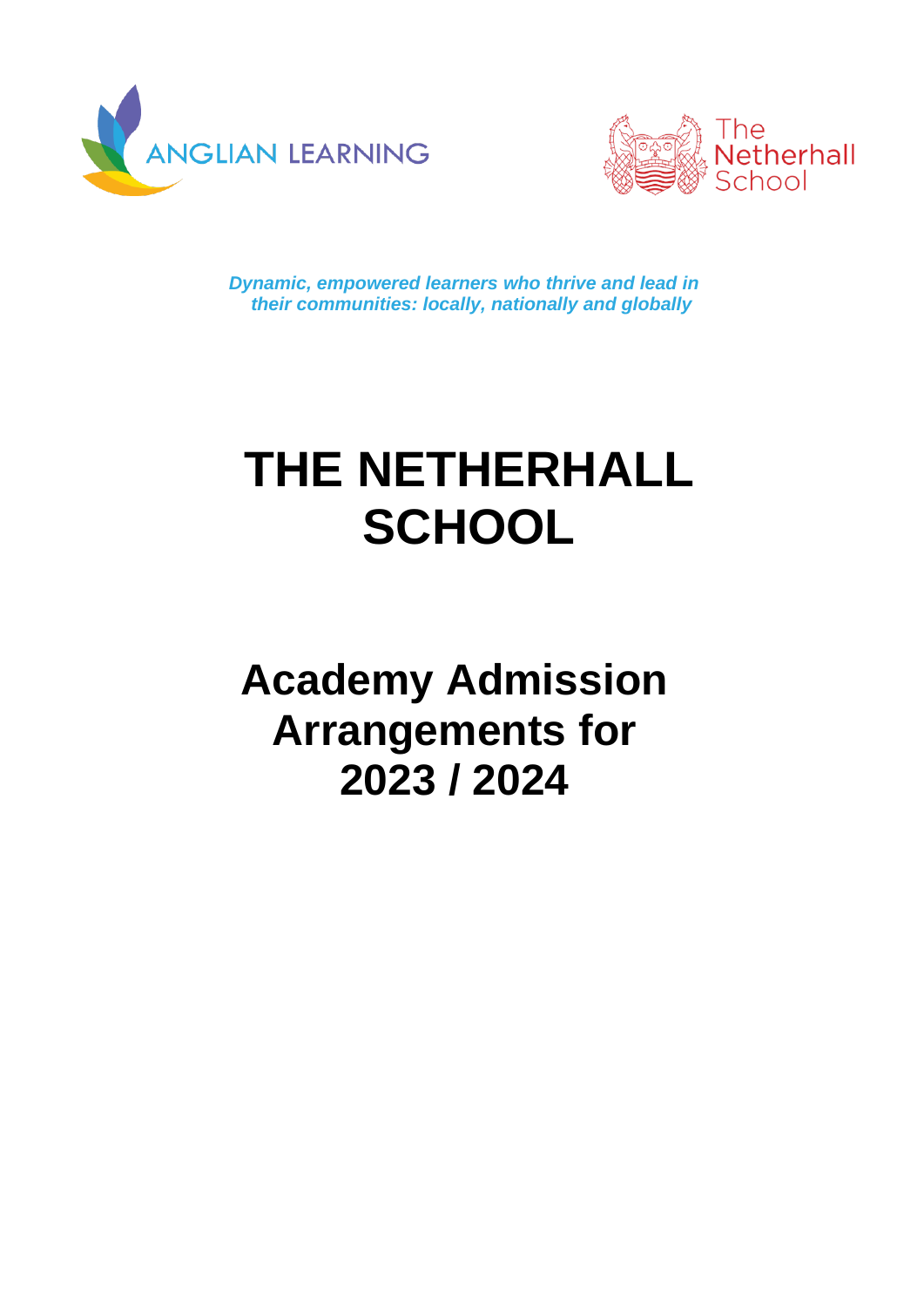# **The Netherhall School Admission arrangements for 2023 / 24**

The Netherhall school is part of the Anglian Learning Trust group of schools. It is the Trust that is the Admission Authority and is responsible for setting the rules which govern how admissions to our school are managed.

Our school largely serves the area which we call our catchment. Further information to show whether your home is in our catchment can be found here <http://www.cambridgeshire.gov.uk/admissions>

#### **Published Admission Number**

The school has an agreed intake of 180 children each year for entry into Year 7. This is called the Published Admission Number or PAN.

The school will accordingly admit up to this number of pupils if there are sufficient applications. Where fewer applicants than the PAN are received, we will offer places at the school to all those who have applied. If there are more than 180 applications received then we use the oversubscription criteria shown below to decide, fairly and clearly, which children will be offered a place.

In older year groups we are not limited by the PAN and at times we may agree to admit more or less than the PAN in some years, but this will only be in accordance with our over-subscription criteria (see below) and will need to take note of the organisation of the school and the curriculum plan for the year in question.

# **1. Application for places in Year 7**

Applications should be made to the Local Authority where your child lives, and to whom you pay Council Tax. Applications will be processed as part of the normal Local Authority process for co-ordinating school offers for year 7 places. This can be seen at <http://www.cambridgeshire.gov.uk/admissions> and it is most important that you thoroughly read this information before making your application.

Applications can be made online at<http://www.cambridgeshire.gov.uk/admissions> or by filling in a Common Application Form (CAF) available from the Local Authority Admissions Team on 0345 045 1370 (local rate) or from <http://www.cambridgeshire.gov.uk/admissions>

Paper applications should be sent to the Admissions Team, OCT1221, New Shire Hall, Emery Crescent, Enterprise Campus, Alconbury Weald, Huntingdon, PE28 4YE although you will get a quicker response by email if you apply online.

The closing date for applications is midnight on 31 October.

Offers will be made on 1 March or the next working day.

# **Oversubscription criteria**

The criteria in this section apply to entry at all year groups of the school.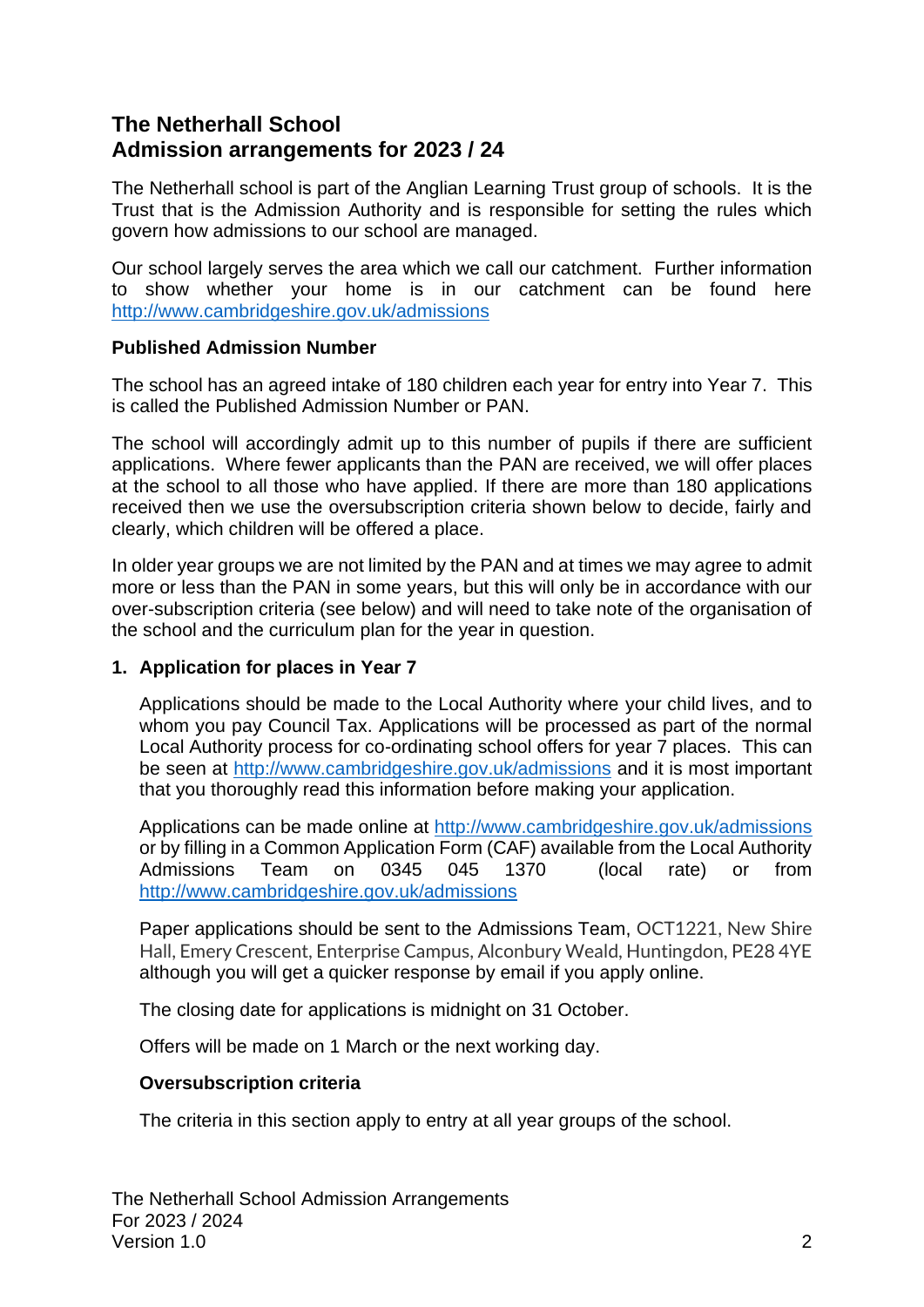Any child with an Education, Health and Care Plan (EHCP) naming the school will be admitted regardless of numbers.

The remaining places will be given to those children who meet the criteria set out below, in priority order:

- 1. Children In Care\*, sometimes known as Looked After Children\*, and previously Looked After Children.
- 2. Children who live in our catchment, who attend one of our feeder\* schools, and who have a sibling\* already here.
- 3. Children who live in our catchment, and who have a sibling already here.
- 4. Children who live in our catchment and attend one of our feeder schools.
- 5. All other children who live in our catchment.
- 6. Children of school staff members \*
- 7. Children who live outside our catchment but attend one of our feeders and already have a sibling here.
- 8. Children who live outside our catchment but have a sibling here.
- 9. Children who live outside our catchment but attend one of our feeder schools.
- 10.Any other children, ranked according to distance\*.

*(\* See* **NOTES***, below for more detailed descriptions of how we use these terms)*

#### **Tie-break**

If a tie-break is necessary to determine which child is admitted, the child living closest to the school measured in a straight line will be given priority for admission.

If there are two or more children with exactly the same circumstances, (e.g., the same distance measurement), then Random Allocation, undertaken by a person unconnected with the school or the Trust, will be used as a tie-break to decide who has highest priority for admission.

#### **Late applications for year 7 places**

All applications received after the closing date will be considered to be late applications. Late applications will be considered after those received on time. (*If you were unable to apply by the closing date, and we agree that there are very*  exceptional reasons for an application being late, it will be considered as on time if *it is received by the exceptional late date in the Co-ordinated Admissions Scheme, which can be found at* <http://www.cambridgeshire.gov.uk/admissions> *and evidence is provided with your application. This only applies in circumstances outside your control which made it impossible for the application to have been made on time.*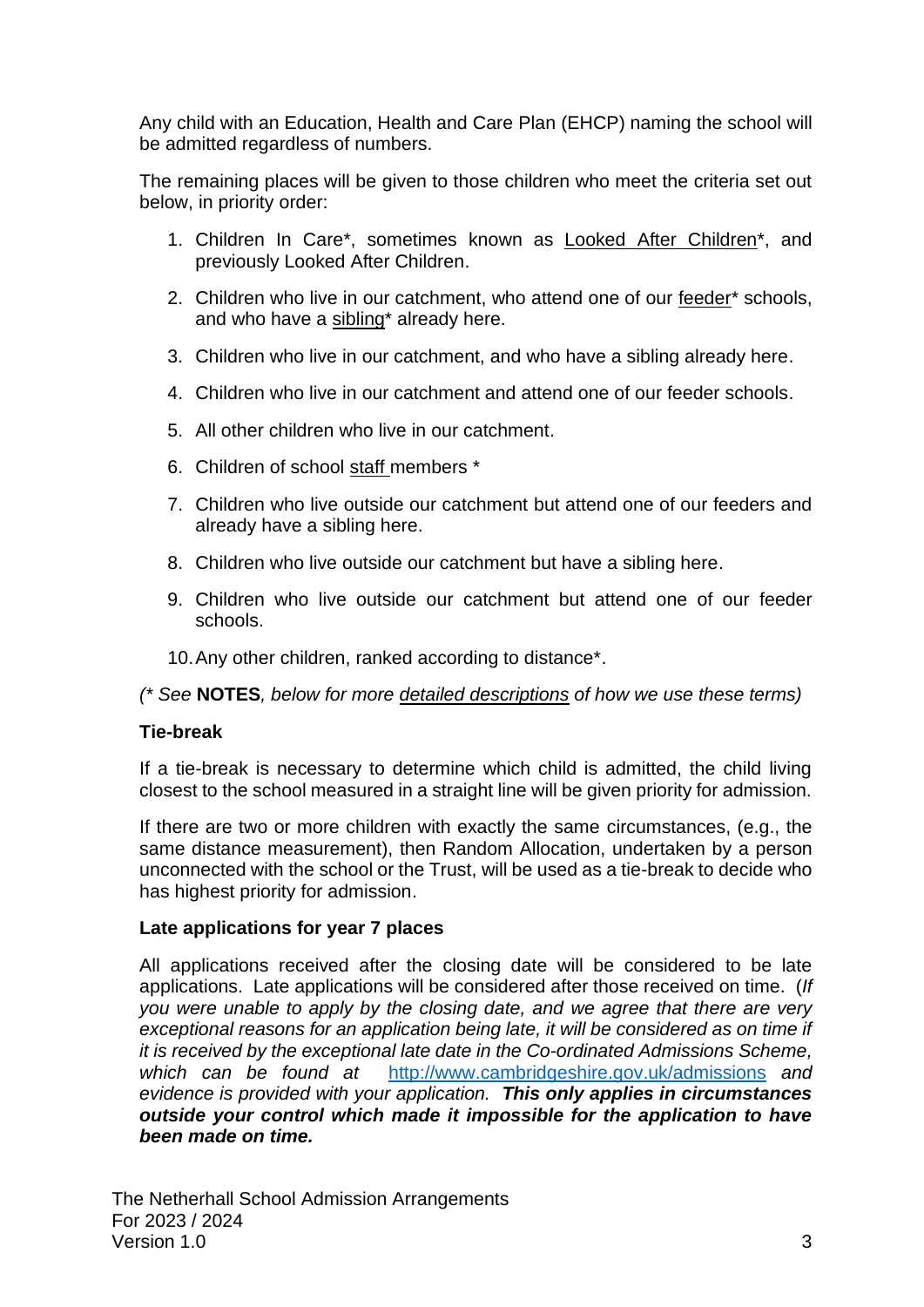# **Appeals**

If you have been refused a place for your child at our school, you have a right of appeal to an independent appeal panel constituted and operated in accordance with the School Admission Appeals Code.

Information on how to make an appeal will be provided in the letter refusing your child a school place, and also at

[https://www.cambridgeshire.gov.uk/residents/children-and-families/schools](https://www.cambridgeshire.gov.uk/residents/children-and-families/schools-learning/apply-for-a-school-place/admission-appeals)[learning/apply-for-a-school-place/admission-appeals](https://www.cambridgeshire.gov.uk/residents/children-and-families/schools-learning/apply-for-a-school-place/admission-appeals)

#### **Waiting lists**

The school will operate a waiting list for each year group. Where we receive more applications for Year 7 places than there are places available, the waiting list will operate until the 31 December. Your child's name will automatically be placed on the waiting list if you have been refused a place.

Your child's position on the waiting list will be determined solely in accordance with the oversubscription criteria, and not on the basis of the date when the application was received. When places become vacant, they will be allocated to children on the waiting list in accordance with the oversubscription criteria. The waiting list will be re-ordered whenever anyone is added to, or leaves, the waiting list. This means that your child's position on the waiting list can move up but can also go down.

If you wish your child to remain on the waiting list after 31 December, you must ask for your continuing interest in a place to be noted as a new list will then be started.

#### **2. Admissions for years other than Year 7**

If you are requesting a place for your child in other year groups, or for year 7 after the normal admission round has finished and none are available, your child will be placed on a waiting list.

The same rules apply as for the year 7 children, however in older years we may at times not admit up to the PAN if the way in which that year group is organised make it an educationally undesirable decision to do so.

You can apply for a place at any time and your application will be dealt with under the statutory timescales. Details can be found at <http://www.cambridgeshire.gov.uk/admissions>

If a place cannot be offered then the child's name will automatically be placed on the waiting list until the end of the term in which you are seeking admission, and if you wish your child to remain on the waiting list after that point then you must ask for your continuing interest in a place to be noted as a new list will then be established.

#### **Admission of children outside their normal age group**

Children will normally be educated within their chronological year group. However, you may request that your child is admitted outside his or her normal age group.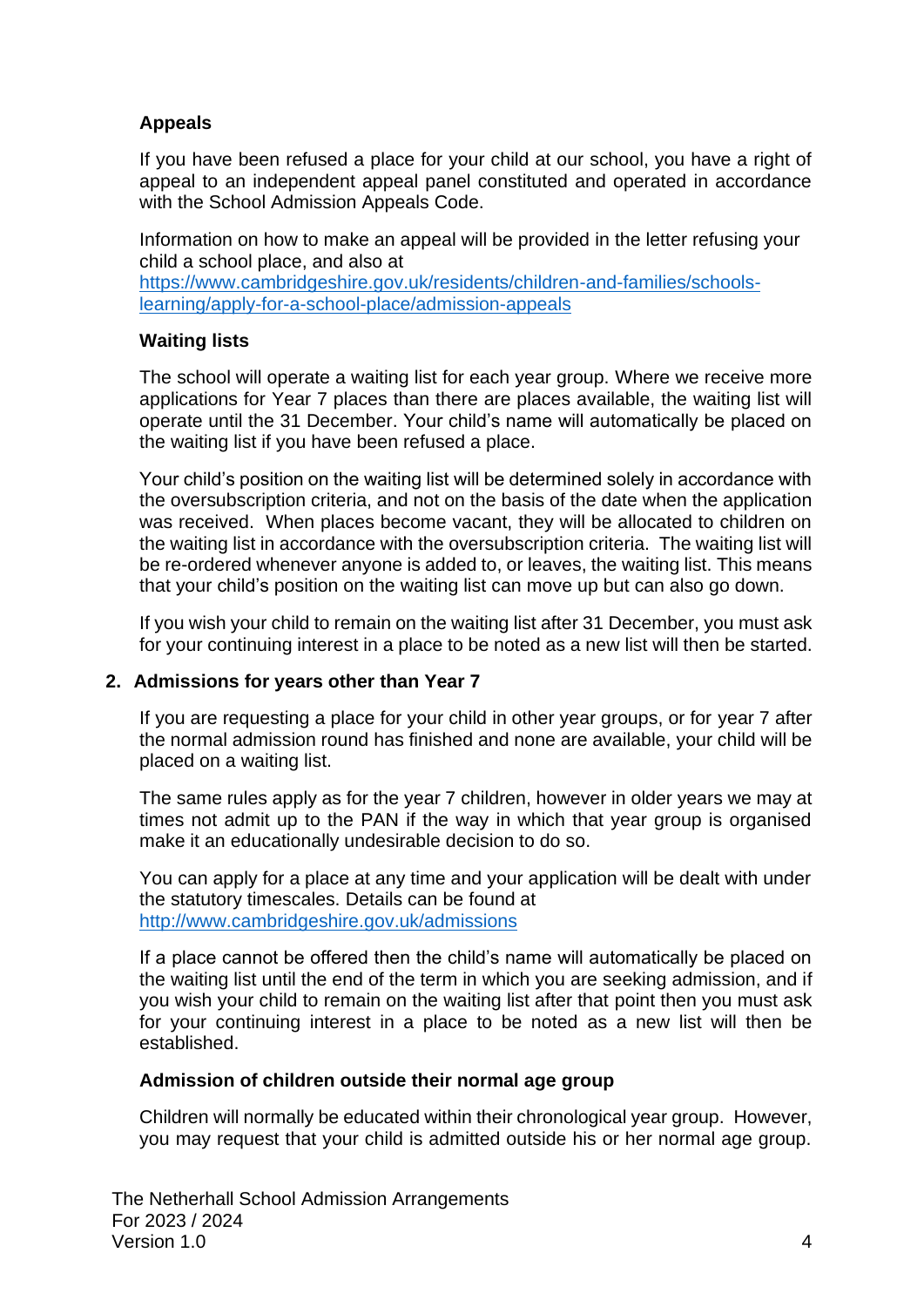We will make decisions on the basis of the circumstances of each case, and in the best interests of the child, in line with the School Admissions Code 2021.

You can make a request to the school in writing. This will need to include all supporting evidence. Anglian Learning will make a decision on the request based upon all the evidence available, and taking advice from all the relevant professionals, and will write to you with the outcome including the reasons for the decision. If the request is refused, you will be given the details of how to complain to the school.

The application form must be sent to the Local Authority where the child lives along with the decision letter from the school and other relevant evidence by the relevant closing date. Even if the request is agreed there is no guarantee there will be a place available if the year group is oversubscribed.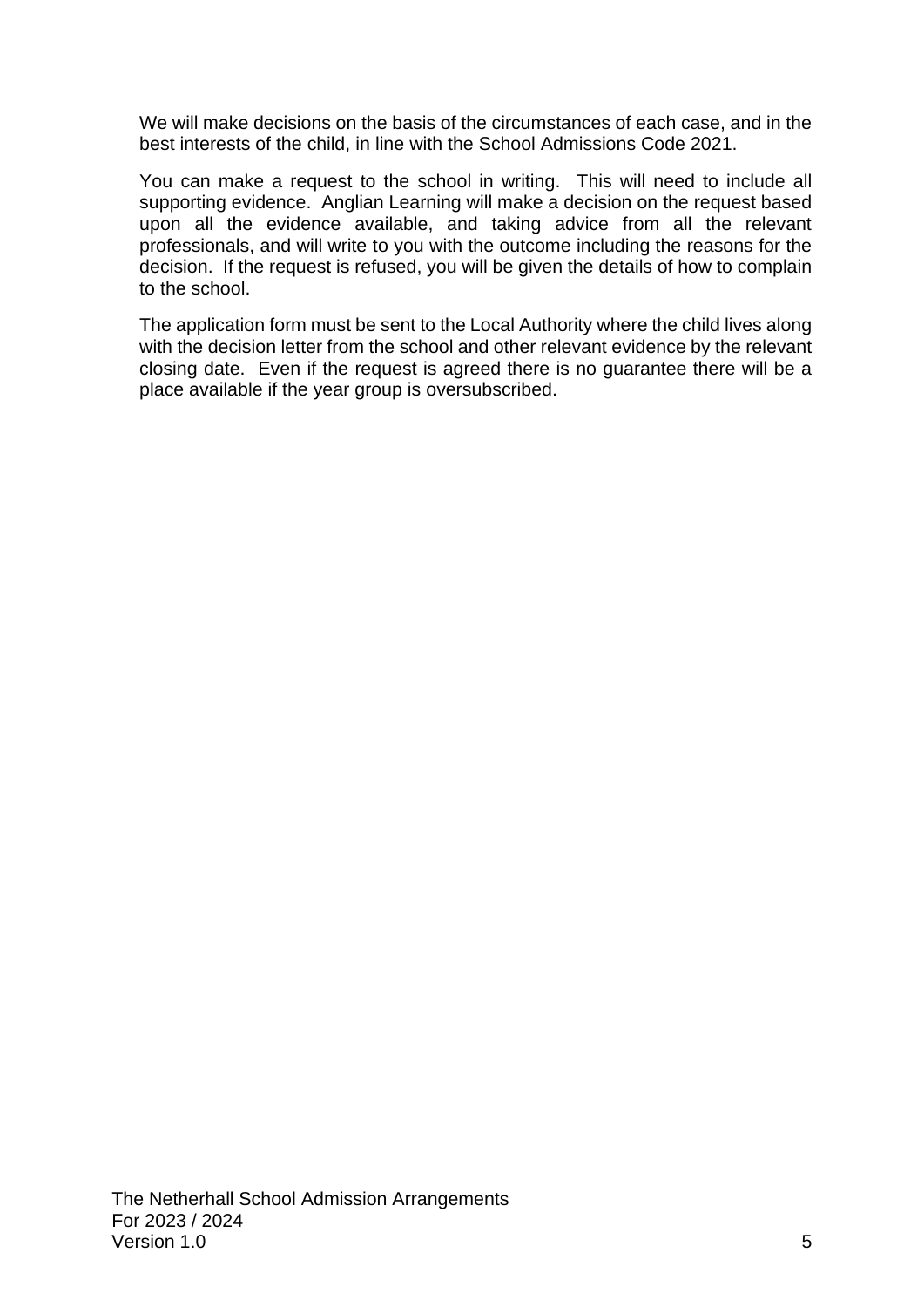# **NOTES:**

#### **1. Admission Authority:**

This refers to the Anglian Learning Trust.

#### **2. Local Authority / LA:**

This refers to the County Council's Education department.

#### **3. Looked after children:**

This includes several groups of children, who always have the highest priority in the admission process, after when those with an EHCP have been admitted: -

- A 'looked after child' is a child who is (a) in the care of a local authority, or (b) being provided with accommodation by an English local authority in the exercise of its social services functions (see the definition in Section 22(1) of the Children Act 1989) at the time of making an application to a school;
- and children who were previously looked after but immediately after being looked after became subject to adoption, a child arrangements order, or special guardianship order;
- **together** with children who appear to the Admission Authority to have been in state care (i.e. in the care of or accommodated by a public authority, religious organisation or any other provider whose sole/main purpose is to benefit society) outside of England, but ceased to be so as a result of being adopted.

#### **4. Home address:**

This is your child's permanent or main residence at the time of application. This should also be the address where the child will be residing when they start school. We may need proof of this address. If you use another address to give the impression that your child lives at a different address to where they are ordinarily resident, such as a second home, or a grandparent's address, we will consider this to be a fraudulent application.

Where a child lives with parents living at separate addresses, each for part of a week, the address where the child lives is determined using declarations signed separately by each parents stating the pattern of residence. The home address will then be taken as where they spend the majority of their school nights (i.e., the five nights from Sunday to Thursday).

If a child's residence is split equally between both parents, e.g., a week with one and then a week with the other, then parents will be asked to determine which residential address should be used for the purpose of admission to school. If no joint declaration is received, then other information may be used, such as the address where the child is registered with the doctor. We recommend you contact any previous school prior to submitting your application to ensure they have the correct address for your child as we may need to confirm your address with them.